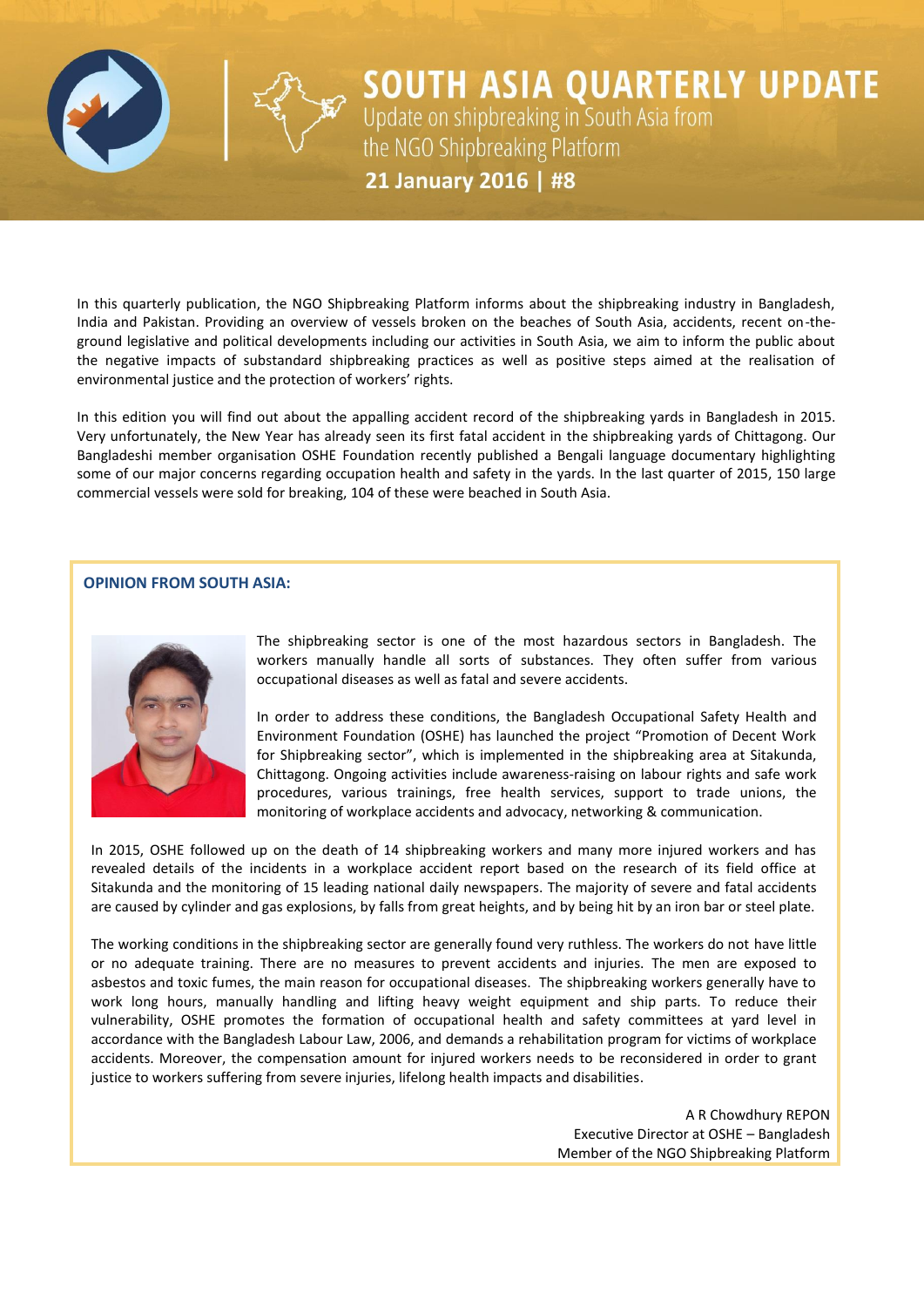#### **OFF THE BEACH !**

Out of 150 end-of-life ships sold for breaking in the last quarter of 2015, 104 ended their operational life in South Asia according to the data collected and analysed by the NGO Shipbreaking Platform. For the first time in many years, the shipbreaking yards in Bangladesh received more ships than the Indian and Pakistan breakers received collectively. In the second half of 2015, especially the Indian shipbreaking industry has experienced a major downturn regarding the number of vessels dismantled. The reasons for this are claimed to be the depreciation of the rupee combined with steel imports from China sold below the price of recycled steel. During the summer period, the impact has been felt in Alang where the number of active yards fell to below 50 from more than 100 in 2014, according to the Ship Recycling Industries Association India.

31 ships sold to South Asia in the last quarter of 2015 were owned by EU owners. German owners topped the list with 14 ships sold to South Asian breakers. Greek owners followed with 10 ships. Whilst **German owners** sold mostly to Indian yards, **Greek owners** preferred Bangladesh. Also **South Korean** and **Japanese owners** rank high on the list – both selling almost exclusively to Bangladesh where conditions are known to be the worst when comparing all three South Asian shipbreaking countries.

Greek **Euroseas Limited** and German **Norddeutsche Vermögen Holding** top the list of worst dumpers this quarter. Both companies have previously been criticised by the NGO Shipbreaking Platform for their substandard end-of-life management. Especially **Norddeutsche Vermögen Holding** is aware of the dangers workers are exposed to and the pollution caused by substandard beach breaking as these were key reasons why their ship the **NORTHERN VITALITY** was not allowed to leave the port of Wilhelmshaven, Germany, in 2012 after it had been revealed that the ship had been sold for illegal scrapping in India. Norddeutsche Vermögen Holding operated the NORTHERN VITALITY in the Mediterranean up until mid 2015 – and, despite awareness of the poor conditions at the South Asian shipbreaking yards, renamed VITA, the ship ended up in Alang in December.

Whilst grey- and black listed flags, such as **Comoros** and **St Kitts and Nevis**, continue to be particularly popular for end-of-life ships, also ships registered under the flags of **Cyprus**, **Malta** and **Greece** ended up on the South Asian beaches. A new EU Regulation on ship recycling will prohibit the dismantling of EU flagged ships in substandard yards. However, by simply flagging out to a non-EU flag before selling the ship for scrap, ship owners can easily circumvent the EU laws. 29 ships, including two German flagged ships, changed their flag just prior to hitting the beach.



# 150 ships broken worldwide **October-December 2015**

South Asia China Turkey EU Others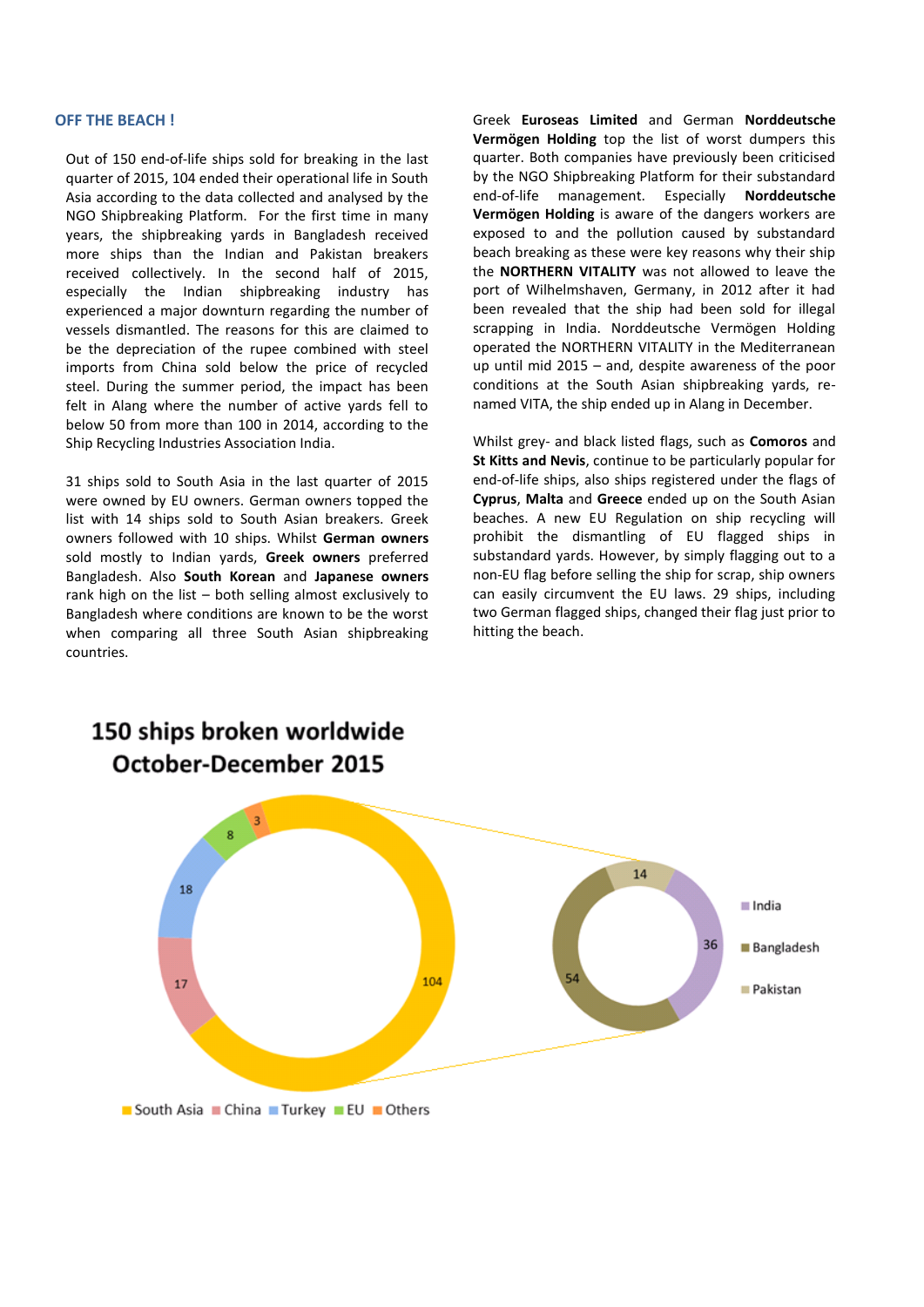#### **ACCIDENTS**

# **AT LEAST 16 KILLED IN SHIPBREAKING YARDS IN BANGLADESH LAST YEAR, 22 SEVERELY INJURED**

In 2015, at least 16 shipbreaking workers were killed in accidents in the yards of Chittagong according to documentation by the NGO Shipbreaking Platform. Moreover, 22 workers were severely injured while working in shipbreaking yards. The Platform estimates that the factual death toll is higher, as human rights defenders, trade unions and journalists are not able to document all accidents, and the yard owners seek to conceal accidents and injuries. The figures published are based on findings by member organisations, other NGOs, trade unions, and journalists.

The fatal and severe accidents are due to the lack of proper infrastructure and procedures and can in most cases be categorised under one of the following three most common types of accidents:

1.) **Workers struck by falling iron rods and steel plates**: the yards use the gravity method to offload cutoff ship parts, that is, plates and other parts of the ship are toppled down from the vessel and crash onto the sand or water. Cut parts are not moved in a controlled way by cranes. The lack of proper technology to safely move parts and the absence of proper safety procedures, such as clearing areas at risk before moving parts from a ship, results in fatal accidents. Often, workers struck by falling steel parts, die immediately on the spot.

2.) **Workers fall down from great height**: the shipbreaking workers work on top of the vessels and inside tanks and the hull. They are not provided with safety harnesses and as a consequence, a fall is very often fatal.

3.) **Cylinder blasts**: in 2015, cylinder blasts caused most deaths and serious injuries in the yards. The workers use gas cylinders for the blow torches necessary to cut down the vessels. The cylinders are not handled in a safe manner, the infrastructure to prevent accidents is not available, and workers and foremen are not properly trained to handle the cylinders safely. When cylinders explode, workers suffer from severe burn wounds often leaving their whole body charred. At least seven workers were killed in two major blasts in 2015.

4.) **Fires and explosions inside the vessels**: while cutting down the vessel with blow torches, oil residues or gases inside the hull, including the machinery rooms, catch fire and cause explosions. Workers then get trapped inside the vessels, suffocate or suffer from severe and fatal injuries. Fire fighters can not reach the vessels beached on the tidal mudflat and it is up to fellow workers to try.

and save injured workers, often risking their own lives in doing so.

5.) **Accidents with vehicles**: shipbreaking workers also got killed last year in accidents with vehicles. The shipbreaking yards are congested and work areas are not safely separated from each other. As a consequence, workers can easily get struck by vehicles in the yard.

Amongst the yards with the worst accident records in 2015 were Shagorika, S.N. Corporation and Shitol, in Bangladesh. At Shagorika, three workers suffered from severe burn wounds on 14 September 2015 when a gas cylinder exploded. In June, 27 year old worker Nuruddin was killed by a fire at the same yard. Shitol is responsible for the most fatal single accident in shipbreaking yards in 2015, when four workers were killed and four more severely injured in another cylinder blast in September. The Platform has earlier reported the accident (link). S.N. Corporation did nothing to prevent a severe explosion and fire in August during which one worker died and three more suffered severe injuries. In October, another worker was killed at S.N. Corporation when he got struck by a falling steel plate.



*Representatives of Platform member organization BILS visit workers severely injured at Shitol Enterprise at the Chittagong Medical College Hospital.*



*22 year old Selim is one of the victims of S.N. Corporation. While another worker, Elias, was killed there in August, and three others suffered severe injuries, Selim died when he was struck by a falling steel part on 26 October 2015.*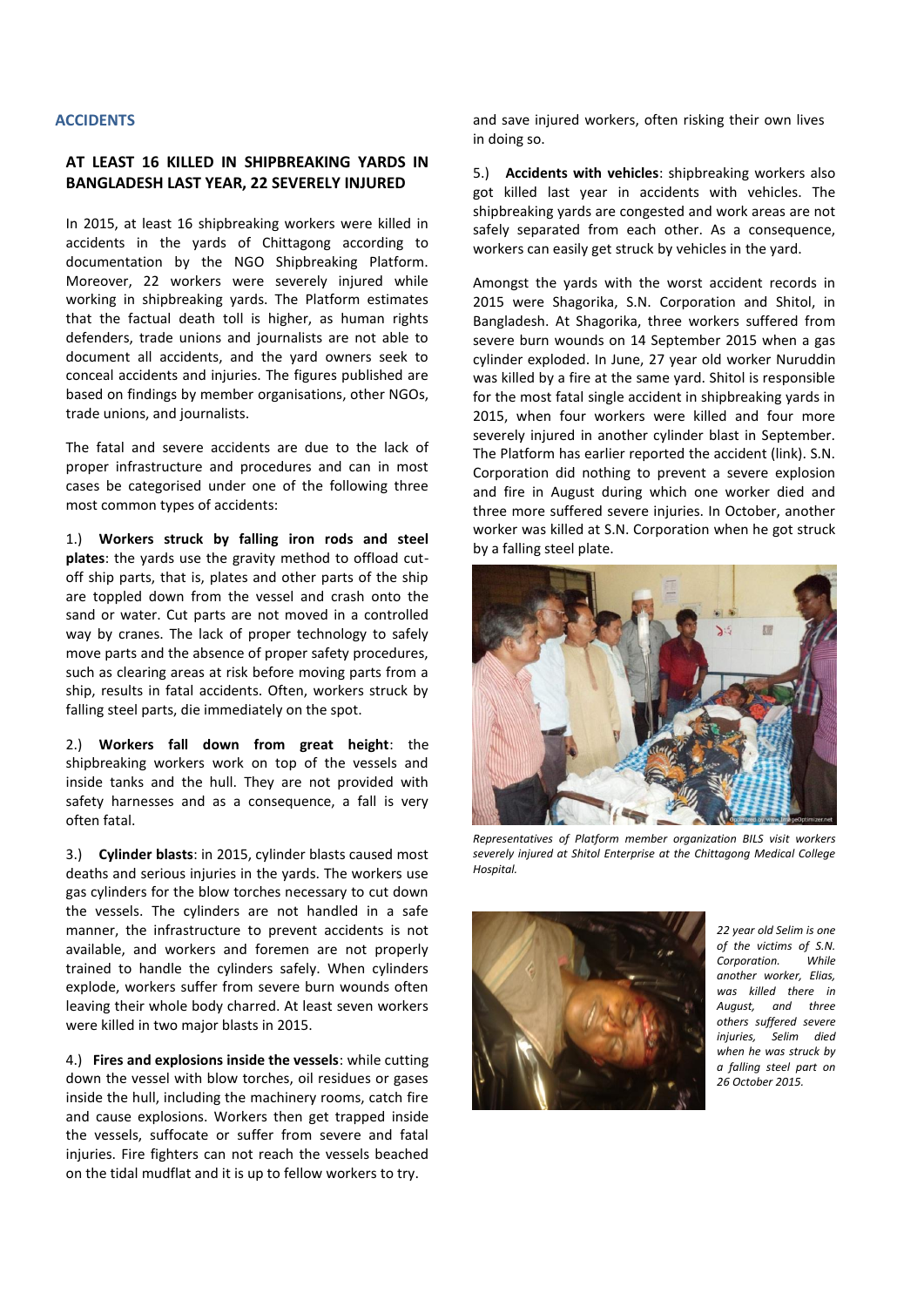#### **THE FIRST DEAD WORKER OF 2016: ALI AKKAS STRUCK BY IRON BAR**

Shortly after the start of the New Year, the NGO Shipbreaking Platform already recorded the first fatal accident in a Bangladeshi shipbreaking yard: 50 year old Ali Akkas died on the spot on 19 January when he was hit by a falling iron bar. Ali was killed at Asadi Steel Shipyard, a yard owned by Mr Liakat Ali Chowdhury who runs another two shipbreaking yards in Chittagong. The yard is member of the Bangladesh Ship Breakers Association, BSBA, which has misleadingly claimed for many years that shipbreaking in Bangladesh has become safe for workers. Akkas' life was lost while scrapping the FELICIA, a bulk carrier last owned by Greek ship owner Coronis. The [press has reported the case.](http://worldmaritimenews.com/archives/181112/bangladeshi-ship-breaking-yard-claims-another-victim/)

# **INDIA: GMB DOES NOT DISCLOSE INFORMATION ON ACCIDENTS**

In India, the Gujarat Maritime Board (GMB) is meant to keep a record of all accidents; however, the GMB does not publicly share its information on accidents and injuries.



The NGO Shipbreaking Platform has requested information regarding accidents in 2015; however, the GMB has so far not shared any information on accidents.

#### **DEVELOPMENTS**

## **TWO ADDITIONAL INDIAN SHIPBREAKING YARDS RECEIVED SOC FOR THE HONG KONG CONVENTION**

In December 2015, two additional Indian shipbreaking yards located in Alang received a Statement of Compliance (SoC) with the Hong Kong Convention from ClassNK. After Kalthia and Priya Blue, also Shree Ram and Leela shipbreaking yards obtained the SoC following cooperation with the Japanese classification society. ClassNK holds that the four Indian yards have carried out substantial improvements and now comply with the requirements of the HKC. According to ClassNK the yards have developed a Ship Recycling Facility Plan in line with the HKC and operated in line with this plan during on-site inspections conducted by ClassNK.

Whilst the cementing of the secondary cutting zones, the installation of a drainage system, and improved sorting of hazardous materials are welcomed developments at these yards, serious concerns remain related to the dropping of blocks by the use of gravity in the still unprotected intertidal zone. Workers' rights issues, including the availability of proper housing facilities; the right to join trade unions; and proper working contracts, were not subject to the Class NK certification. Moreover, proper downstream waste management, including the destruction of PCBs in an adequate facility and the prohibition to sell asbestos-containing materials, also remains outside the scope of the Hong Kong Convention. The real test for sustainable ship recycling is whether a

yard makes it on the upcoming EU list of approved ship recycling facilities. The European requirements cover all areas of concern including downstream waste management and workers' rights.

# **INDIAN SHIPBREAKING YARDS SUFFER FROM COMPETITION ON STEEL MARKET**

In the second half of 2015, the Indian shipbreaking industry experienced a significant downturn in terms of tonnage scrapped.

The finger of blame was pointed at China, which exported steel to India for a price lower than steel recovered from local ship recycling. In Alang, less than 50 shipbreaking yards out of more than 100 yards are still active, according to the Ship Recycling Industries Association India (SRIA). According to some yard owners, the workforce in Alang has been reduced to less than 5.000 workers.

# **INTERNATIONAL TRADE UNION MEETING IN CHITTAGONG**

Leading trade unions from the shipbuilding and shipbreaking industries affiliated to IndustriALL met in Chittagong, Bangladesh on 1-2 November in light of their global campaign initially launched in May last year to clean up ship breaking. NGO Shipbreaking Platform member organisation BILS' representative and Bangladeshi trade unionist **Nazim Uddin** told the meeting: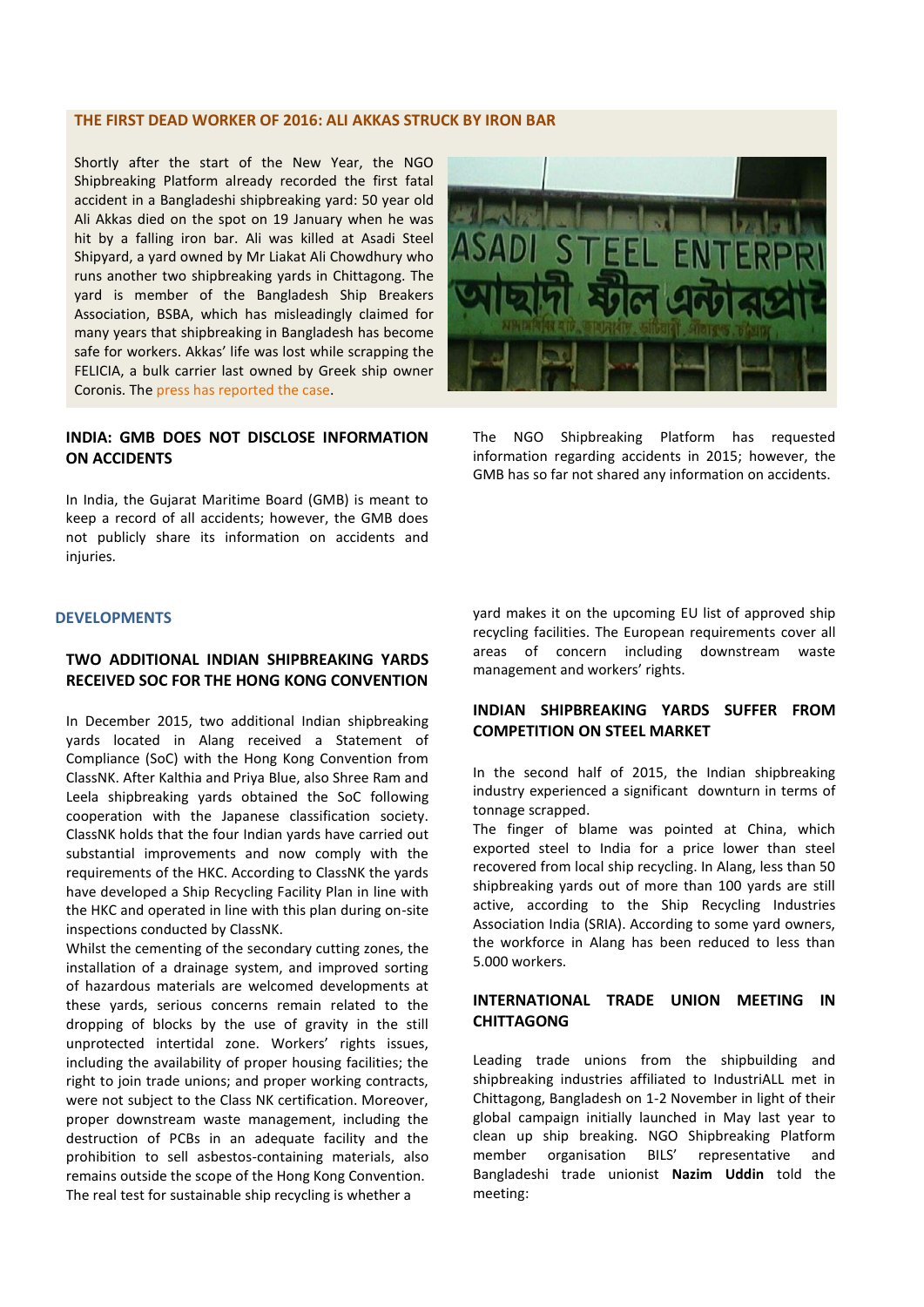"*In our country the employers believe in 100 per cent profit, but they believe in zero per cent safety compliance. Workers are brought to the shipyard by contractors from rural northern Bangladesh and the government often delays union registration. Shipbreaking workers have miserable conditions. Workers are paid daily, no work - no pay. They receive no paid leave at all, no bonus, no gratuity, and no service guarantee. Eight workers have been killed here in the last two months. Without a voice in the workplace, daily abuses go unchallenged*."

While official figures on accidents at the shipbreaking yards are lacking, unions in the region expect that hundreds are killed or seriously injured every year at work in Bangladesh, Pakistan and India. In Bangladesh, the real figure could be several times higher than what is reported, according to the unions. IndustriALL's affiliated Pakistan-based NTUF reports up to 19 deaths at the Gadani yards per year, but the real figure is feared to be

#### **OUR INITIATIVES**

# **BELA PLEADS IN THE LABOUR COURT FOR FAMILIES OF 16 DEAD SHIPBREAKING WORKERS AND SUCCEEDS IN OBTAINING COMPENSATION FOR COSTLY MEDICAL TREATMENT**

In 2015, Platform member organisation Bangladesh Environmental Lawyers Association (BELA) has supported the family members of all 16 workers whose deaths in the shipbreaking yards we have recorded. The lawyers from BELA helped the families to obtain the compensation payment of 100,000 BDT they are legally entitled to – a little bit more than 1100 Euro to make up for a lost life, a lost father or husband, a lost breadwinner. Due to the legal aid offered by BELA to family members of deceased workers, they now usually manage to obtain compensation. However, in cases of severe injuries, most yard owners continue to reject their responsibility to cover costs for medical treatment. In the case of Edris, a young worker who lost a leg while dismantling the British-owned vessel "Eurus London" (beneficial owner: Zodiac), BELA managed to obtain a payment of 125,000 BDT. On the one hand, this is a victory for BELA and Edris, as injured workers are usually left behind with no help or financial support from the employers – still, Edris claims a sum of 500,000 BDT, as he is unable to continue to work as a labourer and needs to build up a new livelihood. BELA remains on the side of the workers' plea for justice in the Labour Courts in 2016.

#### **OSHE FOUNDATION RELEASES VIDEO ON LABOUR RIGHTS IN SHIPBREAKING YARDS**

The Occupational Safety, Health and Environment

much higher. There is no functioning hospital in Gadani for 50 km. NTUF also raised concerns that workers are dismissed if they join a union.

IndustriAll published in December a Special Report on the shipbreaking conditions in South Asia. According to the report, workers in the ship recycling industry face dangerous and precarious working conditions, with very little training, lack of safety equipment and medical services, and they receive very low wages.

IndustriALL Global Union is campaigning to support organising the workers at the South Asia yards and is pushing governments in countries with major shipping industries to take responsibility for workers' safety.

[Link](http://www.industriall-union.org/campaign-to-clean-up-ship-breaking) to IndustriALL **campaign to clean up shipbreaking**. [Link](http://www.industriall-union.org/cleaning-up-ship-breaking-the-worlds-most-dangerous-job) to IndustriALL **Special report - Cleaning up shipbreaking the world's most dangerous job**.



Foundation (OSHE), local member organisation of the Platform in Bangladesh, released a Bengali-language short [documentary](https://www.youtube.com/watch?v=Zn-eo2sfLvg) aimed at raising awareness about the labour rights and

environmental problems of shipbreaking in Chittagong, Bangladesh. The realisation of the video was supported by the Platform. The documentary shows that more than 200 accidents occurred at the shipbreaking yards in the last 10 years, leading to over 140 deaths. Common accidents documented by OSHE include explosions, falls from heights and crushing from falling steel plates. Statistically, accidents at the Bangladeshi ship breaking yards take at least 20 lives per year. Many more workers die unrecorded due to diseases caused by exposure to toxic fumes and asbestos. Despite strong international criticism of shipbreaking conditions in Bangladesh and also condemnation by the national courts, safety standards for workers, as well as pollution controls, have not undergone the necessary improvements. The video also raises the issue of child labour, which is still common practice in Bangladeshi yards. Moreover, OSHE has also supported the work of local journalists, which has resulted in several Bengali-language TV and print media reports.

## **PLATFORM CALLS ON ITALIAN SHIP OWNERS TO IMMEDIATELY STOP BEACHING OF OLD VESSELS**

In November 2015, the NGO Shipbreaking Platform, denounced Italian shipping companies Grimaldi Group, Ignazio Messina and Vittorio Bogazzi & Figli for their poor